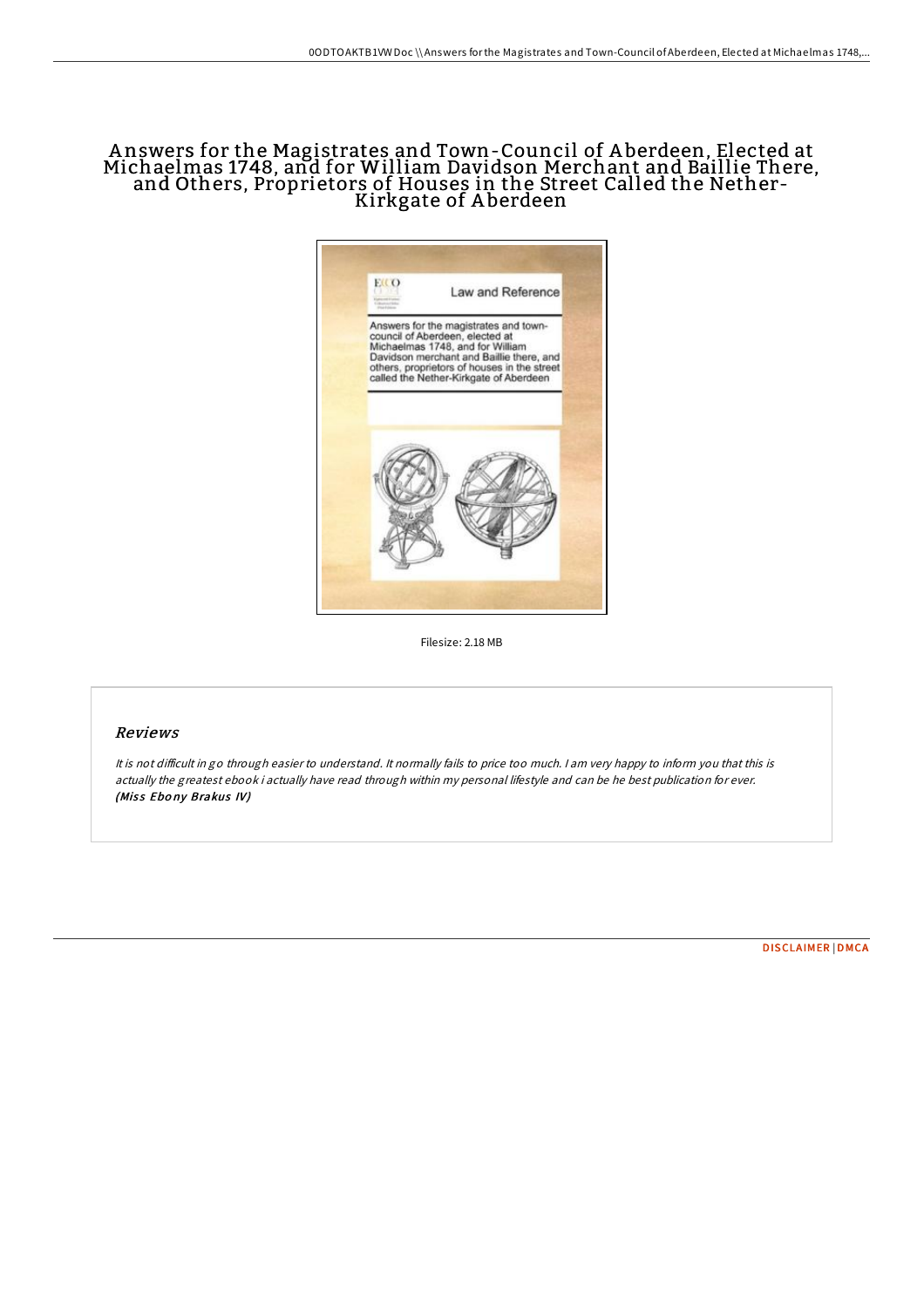### ANSWERS FOR THE MAGISTRATES AND TOWN-COUNCIL OF ABERDEEN, ELECTED AT MICHAELMAS 1748, AND FOR WILLIAM DAVIDSON MERCHANT AND BAILLIE THERE, AND OTHERS, PROPRIETORS OF HOUSES IN THE STREET CALLED THE NETHER-KIRKGATE OF ABERDEEN



Gale Ecco, Print Editions, United States, 2010. Paperback. Condition: New. Language: English . Brand New Book \*\*\*\*\* Print on Demand \*\*\*\*\*.The 18th century was a wealth of knowledge, exploration and rapidly growing technology and expanding record-keeping made possible by advances in the printing press. In its determination to preserve the century of revolution, Gale initiated a revolution of its own: digitization of epic proportions to preserve these invaluable works in the largest archive of its kind. Now for the first time these high-quality digital copies of original 18th century manuscripts are available in print, making them highly accessible to libraries, undergraduate students, and independent scholars.This collection reveals the history of English common law and Empire law in a vastly changing world of British expansion. Dominating the legal field is the Commentaries of the Law of England by Sir William Blackstone, which first appeared in 1765. Reference works such as almanacs and catalogues continue to educate us by revealing the day-to-day workings of society.++++The below data was compiled from various identification fields in the bibliographic record of this title. This data is provided as an additional tool in helping to insure edition identification: ++++National Library of ScotlandT191481Dated at head of drop-head title: November 21. 1748. Signed at end: Alex. Lockhart. [Edinburgh?, 1748]. 18p.; 4.

Read Answers for the Magistrates and Town-Council of Aberdeen, Elected at Michaelmas 1748, and for [William](http://almighty24.tech/answers-for-the-magistrates-and-town-council-of--1.html) Davidson Merchant and Baillie There, and Others, Proprietors of Houses in the Street Called the Nether-Kirkgate of Abe rd e en Online

R Download PDF Answers for the Magistrates and Town-Council of Aberdeen, Elected at Michaelmas 1748, and for [William](http://almighty24.tech/answers-for-the-magistrates-and-town-council-of--1.html) Davidson Merchant and Baillie There, and Others, Proprietors of Houses in the Street Called the Nether-Kirkg ate of Aberdeen